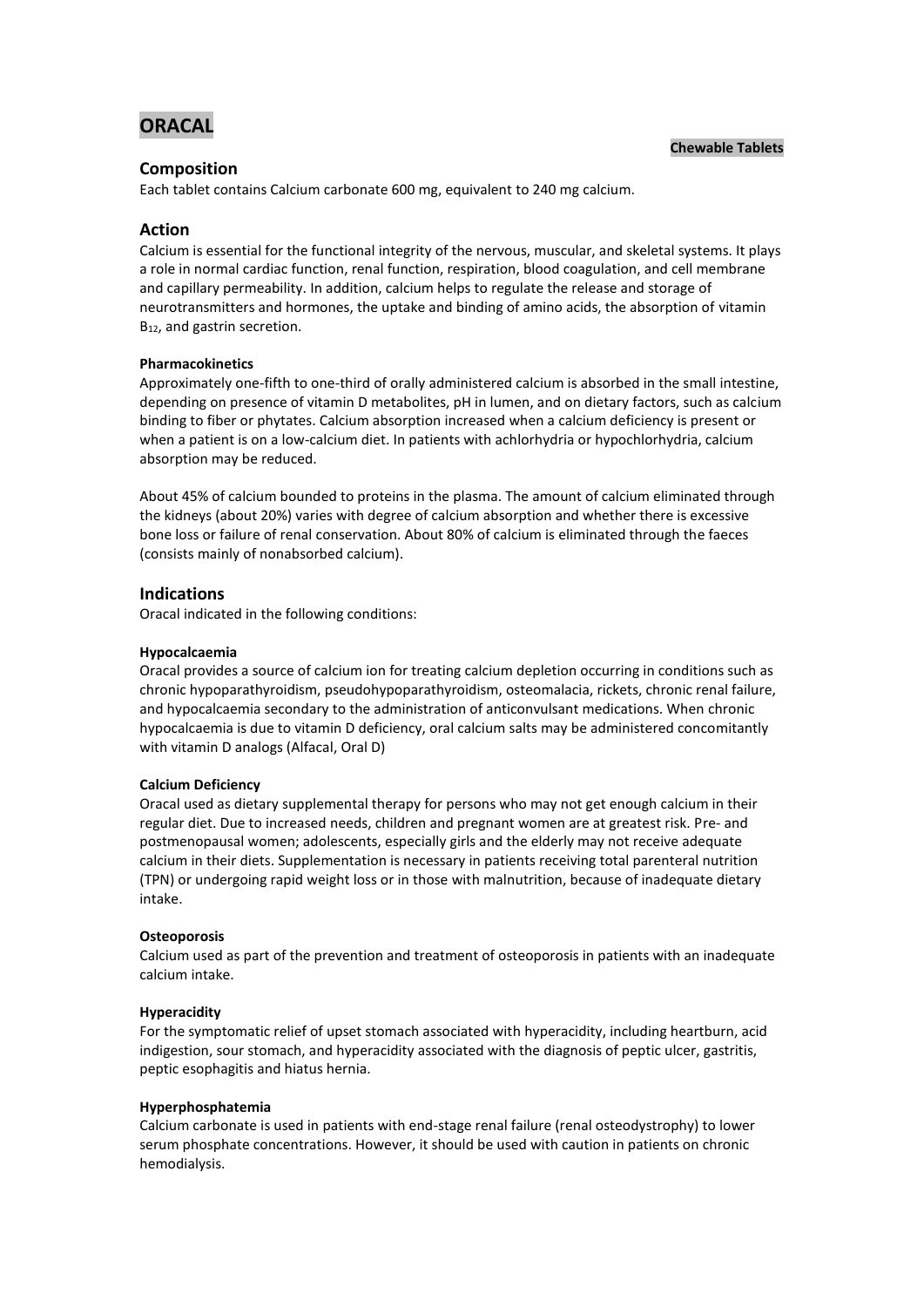# **Contraindications**

- Known hypersensitivity to the preparation.
- This preparation contraindicated in patients with hypercalcemia, hypercalciuria, calcium renal calculi or ventricular fibrillation.

# **Warnings**

This preparation should be used with caution if at all, in patients with severe renal disease, sarcoidosis and in patients receiving cardiac glycosides.

Hypercalcemia/hypercalciuria may result when therapeutic amounts of calcium taken for prolonged periods. This is most likely to occur in hypoparathyroid patients receiving high doses of vitamin D, its analogues or metabolites. In such cases, frequent monitoring of plasma and urine calcium levels is required.

Absorption of calcium carbonate may be impaired in patients presenting with achlorhydria or hypochlorhydria. In such cases, patients should advise to take the preparation with meals. Chronic use may cause rebound hyperacidity and may lead to milk-alkali syndrome.

### **Pregnancy**

### *Category A*

During pregnancy, there is an increased need for calcium to calcify fetal bones and to increase the maternal skeletal mass in preparation for lactation. This need normally met by enhanced intestinal absorption of calcium, increased vitamin D production, and concurrent increase in calcitonin secretion, which prevents unwanted bone resorption in the maternal skeleton. The maternal parathyroid glands undergo hyperplasia, producing greater amounts of parathyroid hormone, which acts indirectly to increase intestinal absorption of calcium, reabsorption at the distal renal tubules, and bone calcium mobilization. However, the prescribing of Oracal during pregnancy may be necessary since standard prenatal vitamins along with normal intake of dairy products may not provide sufficient elemental calcium for the average pregnant women.

### **Nursing Mothers**

Problems in nursing babies not been documented. Although some oral supplemental calcium may be excreted in breast milk, the concentration is not sufficient to produce an adverse effect in the neonate.

### **Use in Geriatrics**

With advancing age, intestinal calcium absorption decreases. Therefore, calcium requirements increased in the elderly, and dosages of oral supplements may need to adjust accordingly. Impaired absorption may be due to low levels of active vitamin D metabolites.

### **Adverse Reactions**

Adverse Reactions are more likely to occur if calcium was taken in much larger doses than recommended (greater than 2000 to 2500 mg a day), if it is taken for a longer period, or if patients with renal function impairment or milk -alkali syndrome, take it.

### **Early symptoms of hypercalcemia are**

Severe constipation, dryness of mouth, headache, increased thirst, irritability, loss of appetite, mental depression, metallic taste and unusual tiredness or weakness.

### **Late symptoms of hypercalcemia are**

Confusion, drowsiness, high blood pressure, increased sensitivity of eyes or skin to light especially in hemodialysis patients, heartburn, nausea and vomiting and increased frequency of urination.

### **Precautions**

Care should be taken in patients who are severely debilitated or suffering from kidney failure.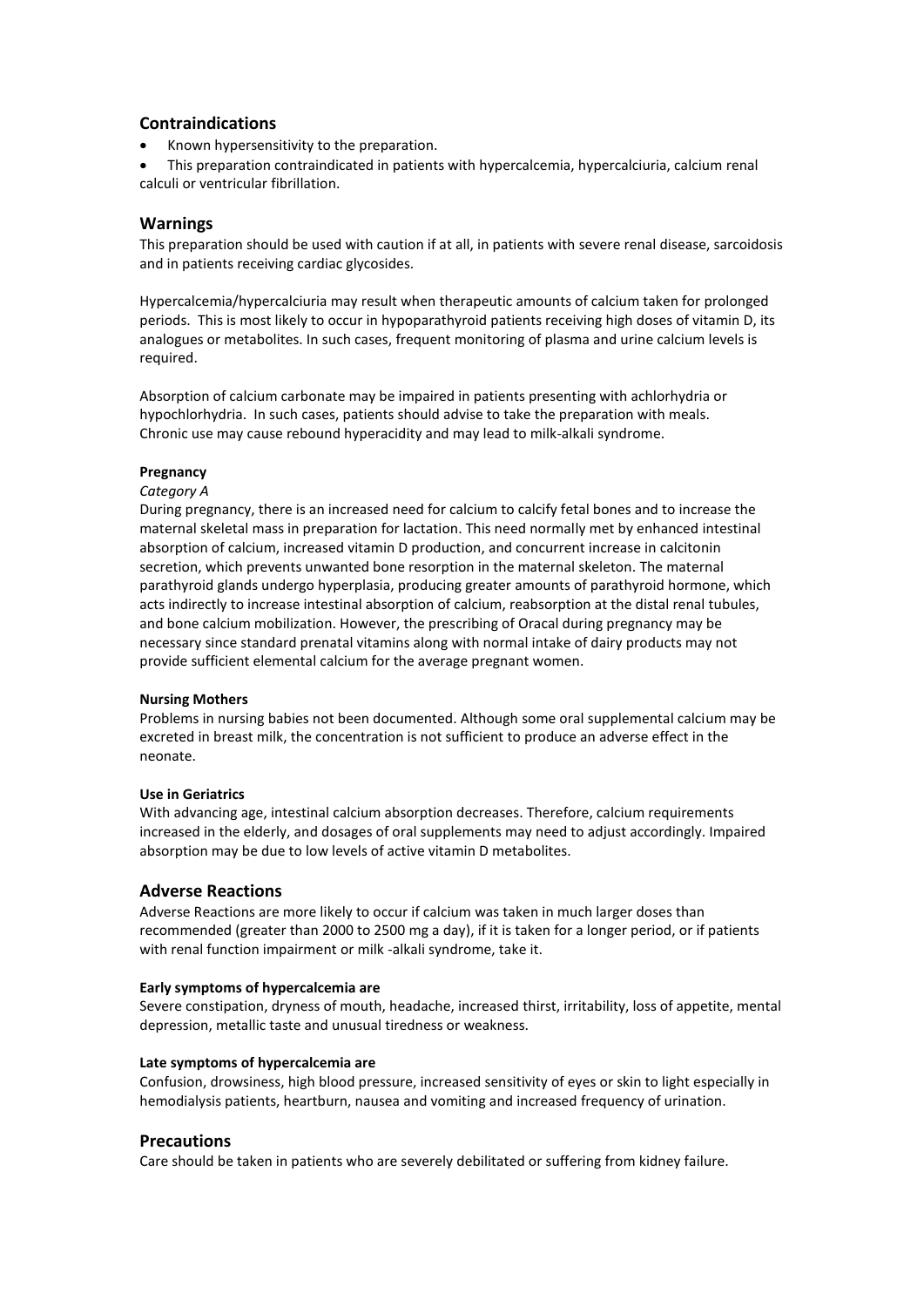Calcium supplement should not be used in hyperparathyroidism, unless the need for calcium supplement is high and the patient is carefully monitored.

### **Drug Interactions**

#### *Calcium/ Alcohol/ Caffeine/ Tobacco*

Concurrent use of excessive amounts of these substances has been reported to decrease calcium absorption.

#### *Calcium/ Calcitonin*

Concurrent use may antagonize the effect of calcitonin in the treatment of hypercalcemia; however when calcitonin is prescribed for osteoporosis or Paget's disease of the bone, calcium intake should be generous to prevent hypocalcaemia which might generate secondary hyperparathyroidism.

#### *Calcium/ Calcium-Channel Blocking Agents*

Concurrent use of calcium with these agents in quantities sufficient to raise serum calcium concentrations above normal may alter the response to Verapamil and probably other calciumchannel blockers.

### *Calcium/ Cellulose Sodium Phosphate*

Concurrent use may decrease effectiveness of cellulose sodium phosphate in preventing hypercalciuria.

#### *Calcium/ Ciprofloxacin/ Norfloxacin/ Ofloxacin*

Concurrent use may reduce absorption by chelation of ciprofloxacin, norfloxacin, or ofloxacin, resulting in lower serum and urine concentrations of ciprofloxacin, norfloxacin, or ofloxacin; therefore, concurrent use not recommended.

#### *Calcium/ Diuretics (Thiazide)*

Concurrent use with large doses of calcium supplement may result in hypercalcemia because of reduced calcium excretion.

#### *Calcium/ Gallium nitrate*

Concurrent use may antagonize the effect of gallium nitrate.

#### *Calcium/ Iron supplements*

Concurrent use will decrease the absorption of iron; iron supplements should not be taken within 1 or 2 hours of calcium intake.

#### *Calcium/ Milk or Milk products*

Concurrent and prolonged use with calcium may result in the milk-alkali syndrome.

#### *Calcium/ Phenytoin*

Concurrent use decreases the bioavailability of both phenytoin and calcium because of possible formation of a non-absorbable complex; patients advised not to take calcium supplement within 1 to 3 hours of taking phenytoin.

#### *Calcium/ Tetracyclines*

Concurrent use decreases the absorption of tetracyclines because of possible formation of a nonabsorbable complexes and increase in intragastric pH; patients should be advised not to take calcium supplement within 1 to 3 hours of taking tetracyclines.

#### *Calcium/ Vitamin A*

Excessive intake, more than 5000 I.U. per day, of vitamin A may stimulate bone loss and counteract the effect of calcium and may cause hypercalcemia.

### **Dosage and Administration**